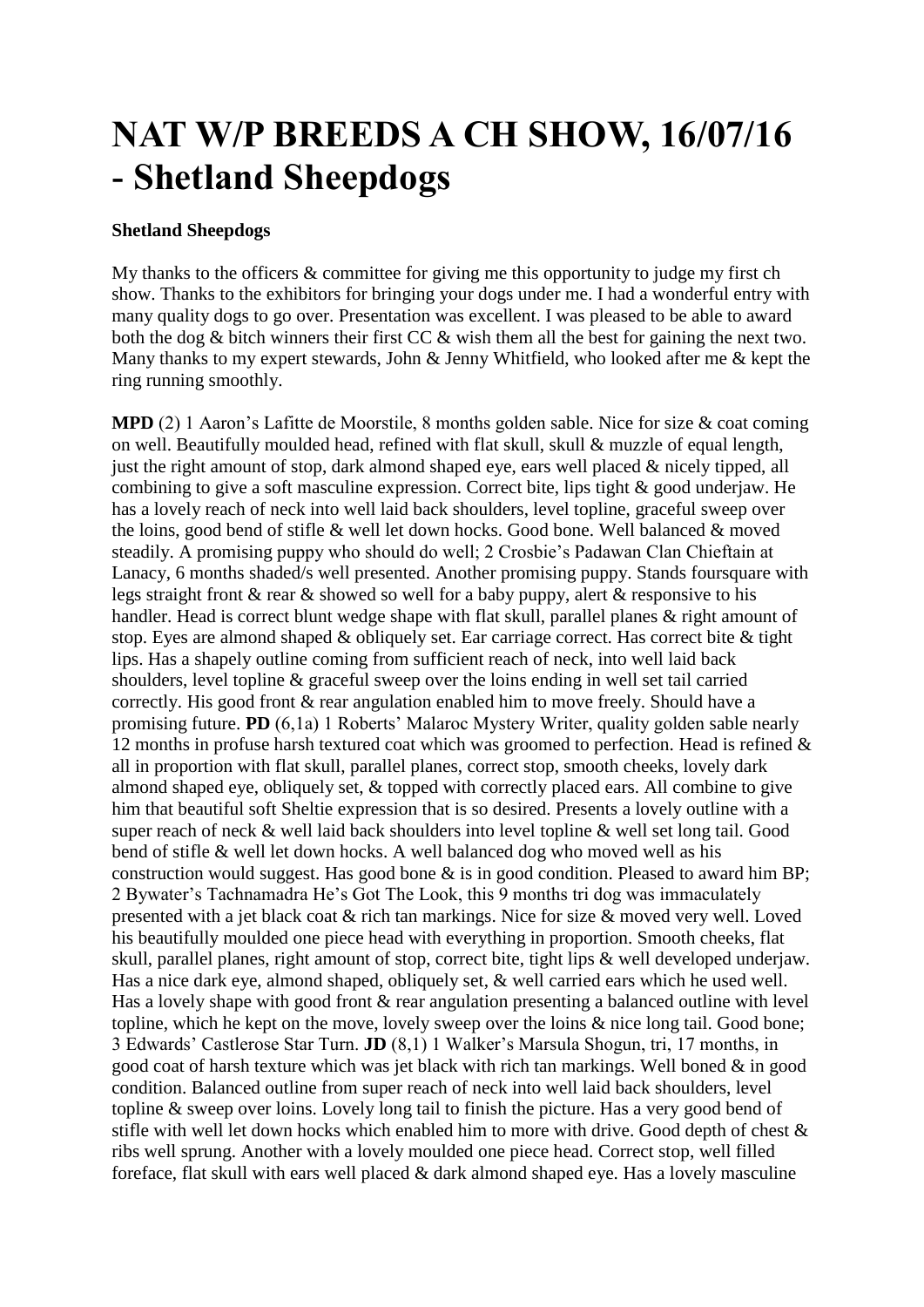expression; 2 Edwards' Castlerose Star Turn, another tri, 10 months, presented immaculately as always from this kennel. Presents a balanced outline with a lovely arched neck into well laid back shoulders. Has a level topline, which he kept on the move, lovely sweep over the loins & well set long tail. Good bend of stifle. He moved freely round the ring with drive from the rear which would be expected given his correct construction. Head refined with flat skull, lovely ear carriage & well placed almond shaped dark eye. Very attentive to handler. Stood foursquare with legs straight front & back. Has good bone. In good condition; 3 Hardy's Sandwick Fortune Seeker. **YD** (10) 1 Winfield's Oakcroft Star Force, have loved this sable boy since I first saw him  $\&$  it was a pleasure to go over him. Has the most gorgeous head & melting expression which comes from his correct wedge shaped head, flat skull, just the right amount of stop, well placed ears & correct almond shaped eyes. Has correct bite, tight lips & well developed underjaw. Standing he presents a balanced outline as he is well made with correct front & rear angulation. Has good bend of stifle & well let down hocks. Moves freely & with drive from the rear. In good coat which was well presented. Should go to the top & was pleased to award him his first CC, & BOB; 2 Linford's Hillhenry Thunderstorm, 19 months tri in super coat & condition. Coat of correct texture & jet black with rich tan markings. Stood foursquare with legs straight front  $\&$  back. Has a lovely head  $\&$ expression, soft yet masculine, with good eye & ear placement, well filled muzzle, flat skull & right amount of stop. Used his ears well being very attentive to handler. Has a lovely reach of neck, good depth of chest & ribs well sprung. Very good bend of stifle & well let down hocks allowing him to move with drive from the rear. Good bone & flexible pasterns; 3 French's Lirren Tri Wishing. **ND** (8) 1 M Mystery Writer; 2 Pattinson's Kyleburn Everlasting Dream, 19 months shaded/s lacking in coat but this served to show his good angulation both front  $\&$  rear. He moved really well as would be expected given his construction  $\&$  just flowed round the ring. A sound, well balanced dog with front legs well under him. Has good reach of neck, level topline & low set tail of good length. Head handles well being correct blunt wedge shape with flat skull & right amount of stop. Has a lovely dark almond eye & ears are well placed. Soft masculine expression; 3 S Fortune Seeker. **GD** (6) 1 Mottram's Midday Sun at Lochkaren, golden sable of 2 years immaculately presented. Stood foursquare with legs straight front & rear. Showed well & attentive to handler. Has a beautiful shape being well balanced with super reach of neck, well laid back shoulders, level topline, graceful sweep over the loins & well set tail. Good depth of chest & well sprung ribs. Good bend of stifle & good bone. Has a gorgeous expression with well moulded one piece head which is refined & elegant. Has a lovely dark almond shaped eye which is well placed, well carried ears, just the right amount of stop, correct bite, tight lips & good underjaw; 2 Hardy's Sandwick Kirov, beautifully presented 2 years tri in gleaming jet black coat. Sound, balanced dog with correct front & rear angulation, lovely arched neck, level topline, graceful sweep over loins ending in well set long tail producing a lovely flowing outline. Has good bend of stifle & well let down hock. Stands foursquare on good legs & feet with flexible pasterns. Pleasing one piece head with good eye & ear placement, correct stop & well rounded muzzle all combining to give a soft & masculine expression. Moved & showed well; 3 Aaron's Mastermind at Shelridge. **PGD** (11,1) 1 Attwood's Terriwood Moonlight Echo, eyecatching 2 years tri, with balanced outline having a super reach of neck, well laid back shoulders into level topline & long low set tail. Good bend of stifle & well let down hocks. He moved well with drive from behind & good reach in front. Good for size & well boned. Has an attractive expression with correct eye & ear placement, well filled foreface, correct bite, tight lips & good underjaw. A handsome dog. There is no mistaking that he is male. A real showman who stood & showed so well being alert & attentive to his handler; 2 Bennett's Watchwood Tartan Snow, b/m 3 years of age. Coat is a lovely clear silvery blue & well presented. Another well balanced dog who moved freely as his construction would suggest. Good front & rear angulation with good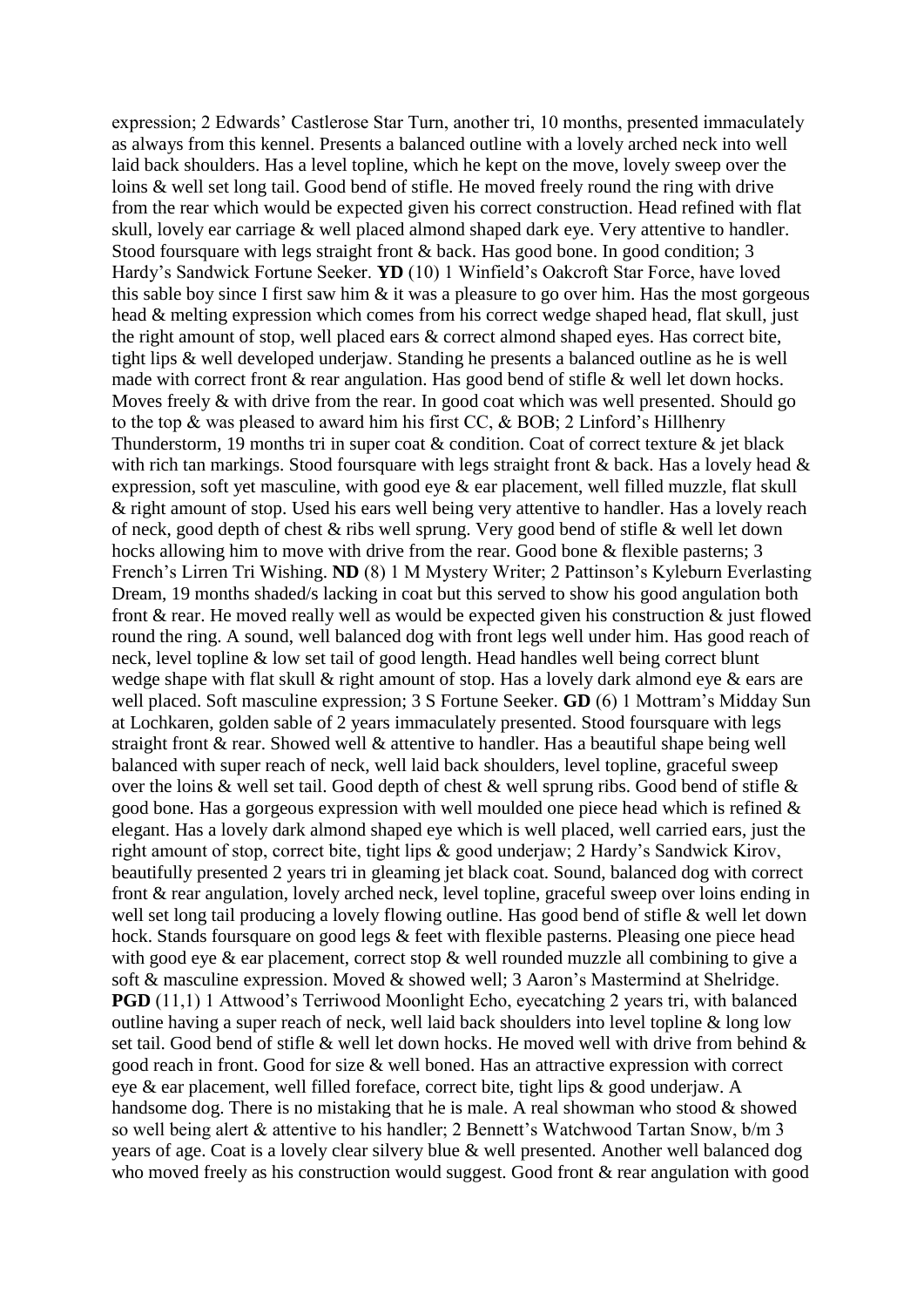bend of stifle & well let down hocks. Level topline, which he held on the move. Lovely long tail finishes off his graceful outline. Good bone & flexible pasterns. Pleasing head smoothly moulded with flat skull, good stop, correct parallel planes, well placed ears & eyes, smooth cheeks, well filled foreface, correct bite, tight lips & good underjaw. Has a lovely temperament wagging his tail & clearly enjoying his day; 3 Greenhill's Sanscott Victor Silvester with Mohnesee. **LD** (16,1) A lovely class of quality dogs with many dogs I like having to go unplaced. 1 Allan's Tesoro Tintoretto, 5 years golden sable in his prime. Love his gorgeous head, so smoothly moulded with everything in proportion. Has a lovely dark almond shaped eye correctly placed, well placed ears, flat skull, parallel planes, well filled foreface & well developed underjaw. Has a soft masculine expression. Well made with good angulation front & rear with well laid back shoulders & good bend of stifle. Hocks well let down. Moved freely as would be expected. Level topline & low set tail. Good bone. Stood & showed his socks off. Well deserved winner; 2 Winfield's Oakcroft Prince Charming, plain golden sable of 3 years. Pleasing head with soft yet masculine expression. Has a lovely flat skull, good stop & lovely dark almond shaped eye. Well filled foreface, correct bite & good underjaw. Neat ears well placed. Good construction with well laid back shoulders & good bend of stifle with well let down hocks. Moved well & standing presented a balanced picture. Stands foursquare with straight legs front & back. A sound dog who would be capable of a day's work. In good harsh textured coat which was well groomed; 3 Pickett's Samphrey Simply Because. **OD** (13,2) Another class of quality dogs. 1 Rutterford's Ch Kelgrove Just Blue at Stormhead, have judged this boy before & still love him. Now at 5 years of age he is looking his best  $\&$  in his prime. A glamorous b/m with white collar, clear silvery blue splashed with black. A balanced dog with a lovely outline. Super reach of neck into well laid back shoulders, level topline, graceful sweep over the loins & well set long tail. Good bend of stifle & well let down hocks. Movement was a pleasure to watch as he just flowed around the ring with good forward reach & drive from behind. Has an exquisite head with a soft, gentle expression. Head fits the Standard being a long blunt wedge, refined with no exaggerations, & with the correct almond shaped eye, obliquely set, neat well placed ears, flat skull, just the right amount of stop, well filled foreface, correct bite & well developed underjaw. A worthy Ch & I was very pleased to award him the RCC; 2 Goodwin's Ch Highbrook Hot Heir, another that I have judged before & like very much. 5 years shaded/s, well balanced with a shapely outline. Has a good reach of neck into well laid back shoulders, level topline & good sweep over loins. Has a long, well set, tail. Has correct front & rear construction enabling him to move freely round the ring. A sound dog who is nice for size with good bone. Has a beautifully moulded one piece head all in proportion. Flat skull, parallel planes, well filled foreface, right amount of stop, correct bite, tight lips & well developed underjaw. Eyes are almond shaped & obliquely set. Ears are neat & well placed. All combine to give him a soft masculine expression; 3 Pierce's Philhope Star Struck. **V** (9,1) 1 Partridge's Rainelor Ramani, 12 years tri bitch defying her years. Sound, well made girl with good front & rear angulation enabling her to just flow round the ring. Has straight legs front & back & stands four square & alert, attentive to her handler. Lovely shape with flowing lines from her super reach of neck into well laid back shoulder, level topline, graceful sweep over croup & ending in her lovely long tail. Good bend of stifle & well let down hocks. Head is beautiful with such a feminine expression. Flat skull, right amount of stop, well filled foreface, correct bite, tight lips & good underjaw. Has a lovely almond shaped eye & neat ears which are well placed. A beautiful bitch looking fabulous for her age; 2 Gruszka's Samphrey Bitta Sweet, b/m bitch, 8 years of age, in super coat which is a silvery blue splashed & marbled with black as the Standard requires. Another who is well constructed both front & back which is seen in her movement as she flows effortlessly. She stands foursquare with legs straight from the front  $\&$ back. Head is refined with parallel planes, right amount of stop, correct bite & tight lips. Has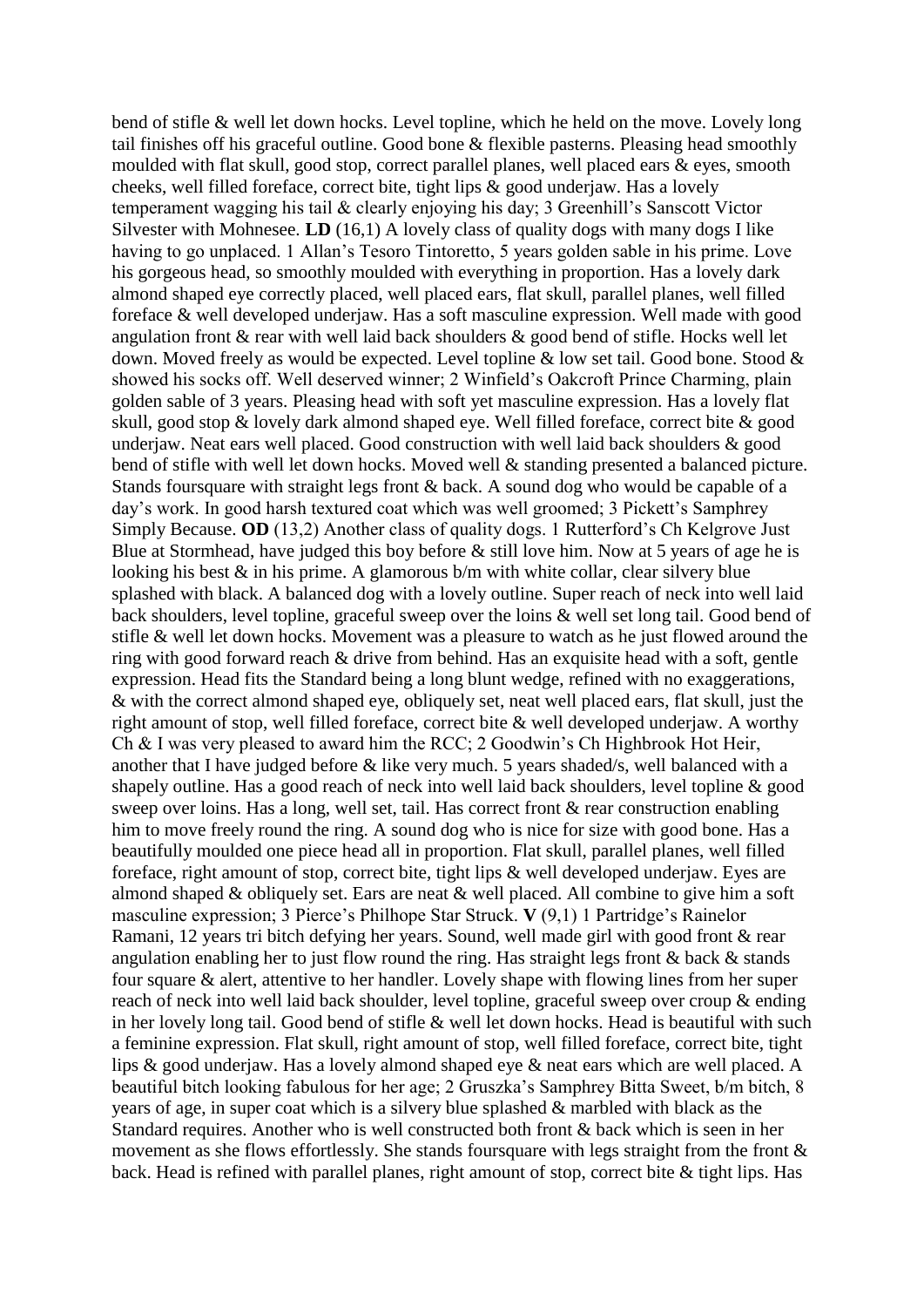well filled foreface & eyes & ears are well placed. Alert & attentive to handler. In good condition with good bone; 3 Hirst's Sundark Starlight.

**MPB** (7,1) 1 Sorockyj & Haine's Padawan All Too Easy, 6½ months shaded/s. Very pretty baby with lovely head & feminine expression. Good almond shaped eye, well placed, & neat ears. Parallel planes with enough stop, correct bite, tight lips & good underjaw. She is well made having a lovely shape with well laid back shoulders, level topline, graceful sweep over loins & well set tail. Good bend of stifle & well let down hocks. She moved very well for one so young & stood foursquare with legs straight front & back. A promising puppy; 2 Robinson's Erjon Pretty Me at Lavika, another 6 months shaded/s baby who went very well for her young handler. She is another with good construction which enabled her to move so well. Has good shoulder angulation, level topline, which she kept on the move, good bend of stifle & well let down hocks. Good length of tail. Head is refined with correct stop, flat skull & well placed eyes & ears. She has a feminine expression. Both are promising puppies; 3 Gamble's Balidorn Solitude. **PB** (11,1) 1 Nixon's Japaro Touch The Stars, 11½ months golden sable who has everything going for her. Well balanced & in good coat which was well presented. A nice size & elegant shape. Has a lovely reach of neck into well laid back shoulders, level topline, graceful sweep over the loins & low set long tail. Good depth of chest & spring of ribs. Good bend of stifle & hocks well let down. She moved so well as would be expected given her construction. Good bone. Stood foursquare. Head is pleasing with flat skull, parallel planes, lovely dark almond shaped eye & neat ear placement. Has a good underjaw & correct bite. Sweet feminine expression. Should surely do well in the future. Pleased to award her BPB; 2 Bywater's Tachnamadra New Look, 9 months tri, litter sister to 2nd in Puppy Dog & very similar. Two quality puppies. Jet black coat & rich tan markings. Like her brother she is nice for size & moved very well. Has a beautifully moulded one piece head with flat skull, parallel planes, correct bite, tight lips & well developed underjaw. To be picky would just prefer her to clear a bit in stop but she has time on her side. Dark eye, almond shaped, obliquely set, & well carried ears. Just like her brother she has a lovely shape with both front & rear angulation being correct. A balanced, sound bitch with level topline, lovely sweep over the loins & long tail. Both she & her brother should do well; 3 Roberts' Malaroc Covert Love. **JB** (11,4) 1 Harries' Mistmere Singing Wind, pretty golden sable 13 months. Has a lovely head & expression, very feminine, being the correct wedge shape with flat skull, enough stop, correct bite, good underjaw, well placed dark almond shaped eyes & topped with neat ears which she used well. Has good bone & neat feet. Good bend of stifle with hocks well let down. Lovely reach of neck & graceful sweep over loins into well set long tail. Stood foursquare with legs straight front & back. Moved very well; 2 Lycett's Iliad Isla Wishes, 14 months shaded/s, well balanced with elegant outline. Has a super reach of neck, good layback of shoulder into level topline, graceful sweep over the loins & low set tail. Has good construction front & back which enabled her to move freely round the ring. A sound bitch. Head is pleasing with flat skull, parallel planes, right amount of stop, nice dark almond shaped eye, correctly placed, & neat ears well carried. Stood & showed well being attentive to handler; 3 Robinson's Lavika Lucky Star. **YB** (12,1) 1 Deveson's Janetstown Je Suis, 21 months glamorous golden sable in abundant coat that was immaculately presented as always from this exhibitor. Gorgeous head, beautifully moulded with flat skull, parallel planes, just the right amount of stop, lovely dark almond shaped eyes which are well placed, ears well carried & correct bite with tight lips. She has such a feminine expression. Well made with good construction both front & back & moved with good reach & drive. Has good bone with flexible pasterns & neat feet. Deep chest & ribs well sprung. Super bend of stifle & well let down hocks. A super showgirl who stood & showed her heart out. Could never be overlooked. Pleased to award her RCC; 2 Daniels & Taylor's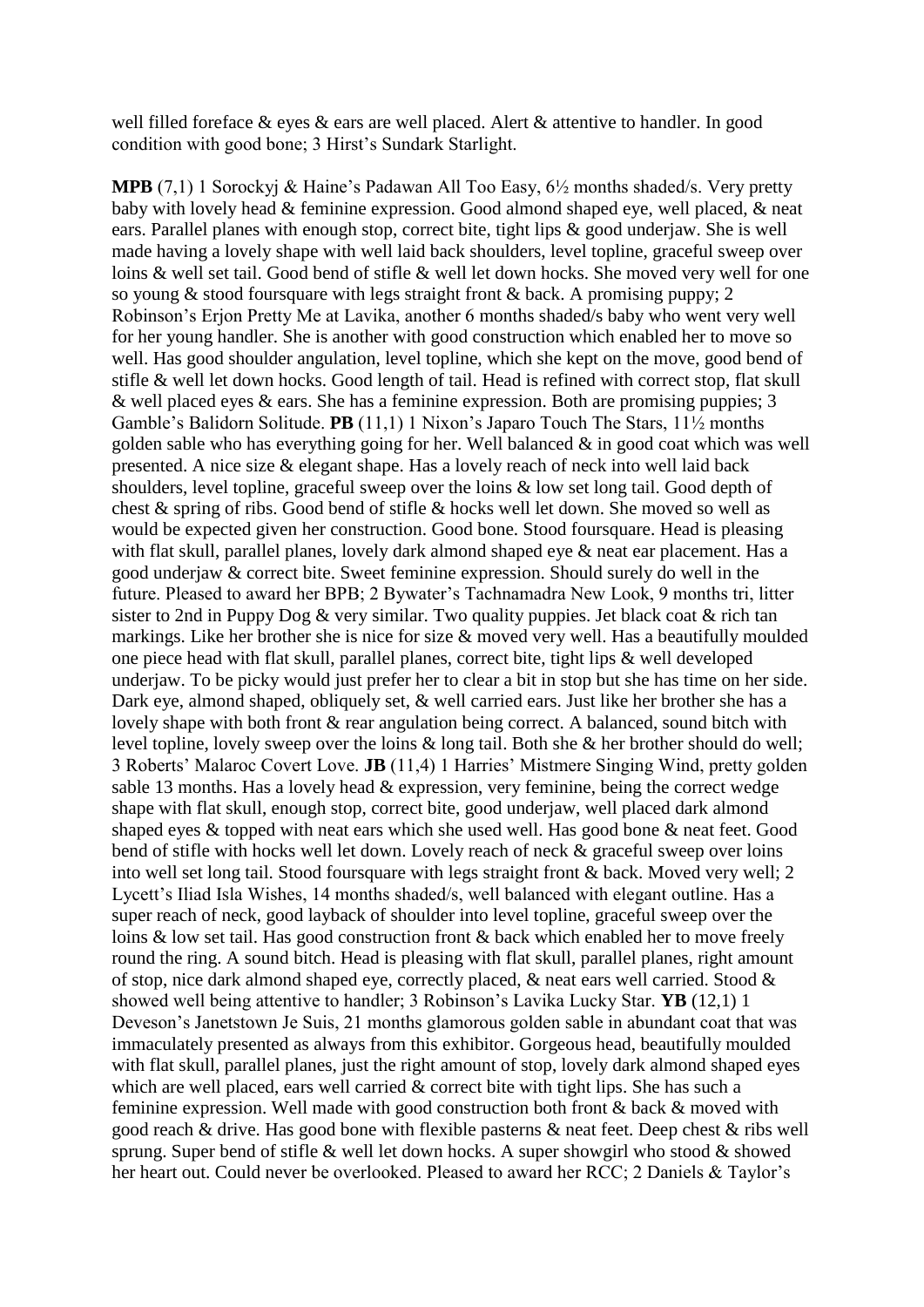Pepperhill Kicks 'N Flicks, very close decision between these two – both quality bitches. A quality b/m in super coat of correct texture & correct colouring being a clear silvery blue splashed with black. She is well balanced with lovely reach of neck, good layback of shoulder, level topline, graceful sweep over the loins into well set tail that reaches to the hock. Good depth of chest with ribs well sprung. Good bend of stifle & well let down hocks. Legs are straight both front & back with good bone & flexible pasterns. Head is beautifully moulded being the correct wedge shape with flat skull & definite stop, well filled foreface, correct bite, tight lips & good underjaw. Eyes are blue & correct almond shape & ears are neat & well carried. All combine to give her a beautiful expression; 3 Weller's Dukeson Chasin' Stars over Evad. **NB** (9) 1 P All Too Easy; 2 Roberts' Malaroc Covert Love, golden sable nearly 12 months & litter sister to the BP winner. In good coat of correct harsh texture. Beautifully moulded one piece head with flat skull, definite stop, dark almond shaped eyes, obliquely set, & well placed ears. Lovely arched neck into well laid back shoulders. Graceful sweep over the loins & a long, low set tail. Well balanced & moved soundly; 3 Stow & Withers' Stanydale Luck Be A Lady. **GB** (6,2) 1 J Je Suis; 2 Straw's Dukeson Keltic Dancer, golden sable nearly 2 years of age & just coming back into coat. Another pretty bitch with a lovely soft feminine expression. Head handles well with lovely flat skull & parallel planes. She has a lovely dark almond shaped eye which is placed correctly & ears are nicely carried & alert. Has good bite & tight lips. She is well balanced & shapely with a lovely arched neck going into well laid back shoulders, level topline & graceful sweep over the loins. Good length to tail which is low set. Good depth of chest & good bone. Has a good bend of stifle & well let down hocks. Stood & showed well standing foursquare; 3 Rule's Bleatarn Cassies Dream. **PGB** (15,1) 1 Hateley's Willowgarth Tangerine Lace at Mohnesee, 22 months golden sable. Such a delight to go over. Has the most beautiful head & feminine expression. Head is smoothly moulded with flat skull, correct stop, lovely dark almond shaped eyes & beautiful ears to top it all off. Has the correct bite & well developed underjaw. Ideal for size & in super condition. Not in full coat today but showed off her lovely balanced outline. Has good neck & well laid back shoulders. Level topline, graceful sweep over loins & low set tail reaching to the hock. Has sufficient depth of chest, lovely bend of stifle & well let down hocks. Moved well with drive from behind. Stood & showed her heart out totally attentive to her handler who gets the best out of her. She is sheer quality & should go to the top. Pleased to present her with her first CC today. Sure the others will follow; 2 Lycett's Herd's Hallicia at Iliad, such an elegant outline on this 2 years golden sable. Has a well arched neck into good shoulders, level topline  $\&$  graceful sweep over loins. Tail is low set  $\&$  of good length. She is sound & well balanced with good front & rear angulation. Good bend of stifle & well let down hocks enabled her to move with drive which, combined with her good forward reach, enabled her to just flow round the ring. Head is refined with flat skull & definite stop. She has a good dark eye which is almond shaped & obliquely set. Ears are neat & placed well. Overall a beautiful one piece head smoothly moulded & feminine. Would just like a bit more fill in the foreface but she is still young. A lovely girl; 3 Sorockyj's Mohnesee Black Is Back. **LB** (11,1) 1 Gruszka's Samphrey Shades Of Blue, another I have judged before. 4 years b/m of lovely colour, clear silvery blue splashed  $\&$  marbled with black as the standard requires  $\&$ enhanced by her white collar. In lovely coat today which was of the correct harsh texture & well presented. Love her balanced outline & correct construction which allows her to move so freely round the ring. She is so sound  $\&$  a nice size. Has good bone  $\&$  straight legs front  $\&$ back. Has a lovely balanced head all in proportion. Smoothly moulded with parallel planes, good stop & well rounded muzzle. Eyes are correct almond shaped & obliquely set. Ears are neat & well placed. She has correct bite, tight lips & a well developed underjaw. All together it gives her a soft & gentle expression. She did everything asked of her today to secure her 1st place & subsequently her stud book number; 2 Straw's Dukeson It's Asian Magic, elegant,